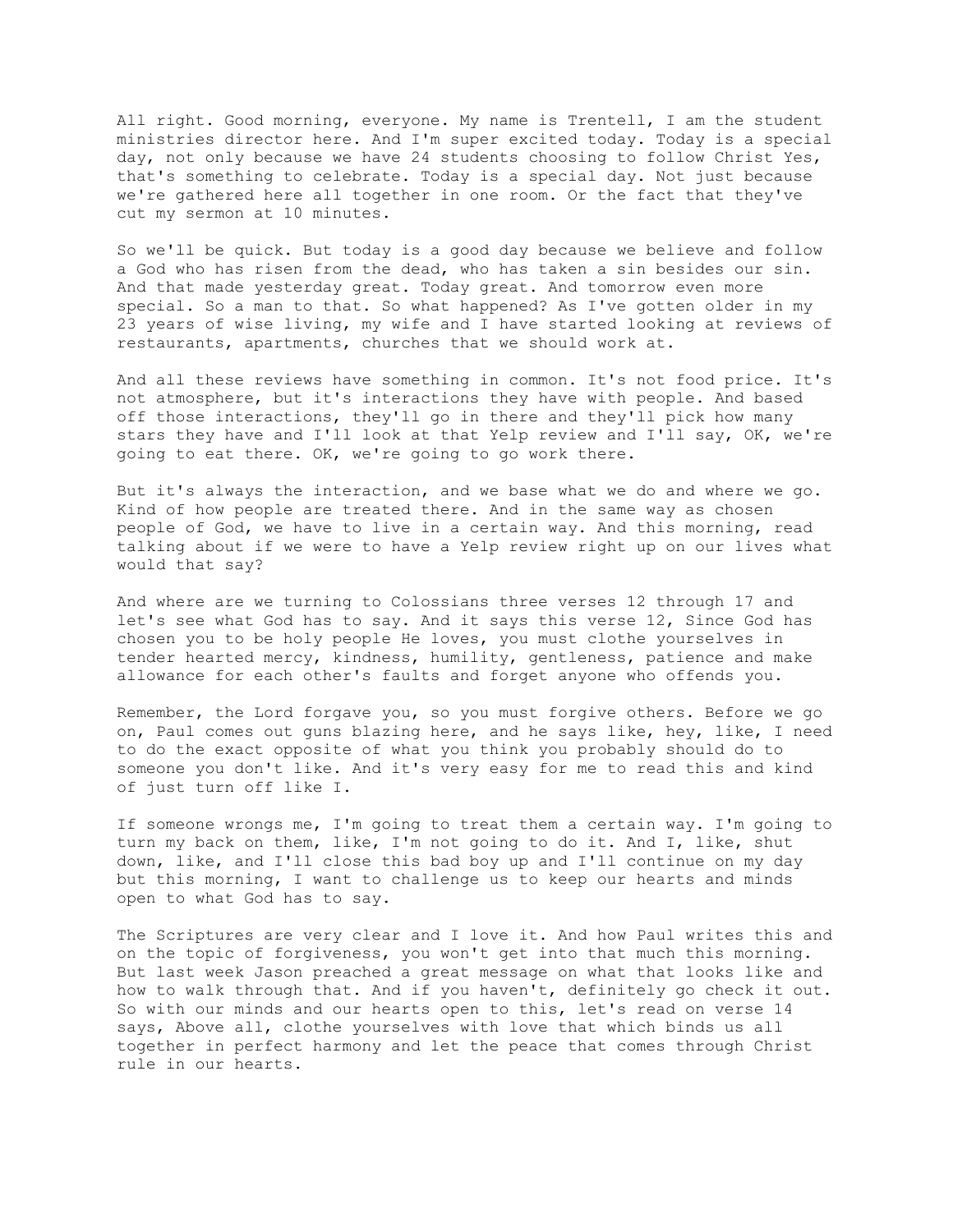For as the members of one body, we are called to live in peace and always be thankful. Let the message about Christ in all its kindness live and fill our lives and teach counsel one another. And the wisdom He gave singing songs and spirituals songs with thankful hearts verse 17 here is important and says this. And whatever you do or say, do it as a representative of Lord Jesus giving thanks through Him God the Father.

So there's a lot in those five verses and in my notes here I have this whole following Jesus thing is hard and all caps. It's hard in all caps. And when we are living our lives and we are pointing to these things, it's hard. It's hard to be nice to someone. It's hard to love someone that you don't necessarily like or someone who has wronged you.

And God knew that God knew it'd be hard. And He sent Jesus as himself to live as an example, someone that we can look to and follow. Jesus gave up His spot in heaven to live like you and I, and he clothed himself in these things that are listed out. And He chose to go to the woman at the well and offer her everlasting water.

He saved the woman who was caught in adultery. He went and he chose Zacchaeus to come down that no one wanted to have dinner with him. No one wanted to be his friend. And he went into his house. He called Fisher Men to be his best friends. Jesus lived in a way that wasn't for himself, but glorifying and honoring to God the Father.

He live by example in example, we get to choose to follow, and when we follow in his footsteps, we become a new creation not going to get deep into that today, but we become a new creation. And when we choose to take that step, we choose to take that step our minds and our hearts shift from one that's focused on ourself to one that has the eternal mindset because now that we've loved, we've been loved to receive the grace of God, we are now able to respond to others in that same love and grace and church this morning.

That's why I want to call us to do. I want us to call us to love everyone that we come encounter with that eternal mindset. And if you're sitting here this morning and if you haven't responded to that love before, I want to give you that moment now. God loves you with open arms and he's accepting of you no matter who you are or what you've done.

God wants you. And I also want to ask a hard question this morning, a question I've been asking myself all week since I've prepared this is if you claim to be a Christ follower, do you live your day in, day out as a representative of Christ? If so, where to go up and ready Yelp review of your life?

Is that review going to say Come follow the God I follow, come where I know you will be loved? Is that what your review is going to display? And I'm a share a small part of my story and for long story short, I was the guy you didn't want your kid to bring home you didn't want me to be their prom date.

You didn't want me to be at the barbecue. You did not want me there. I was the guy that was always at the wrong place at the wrong time with the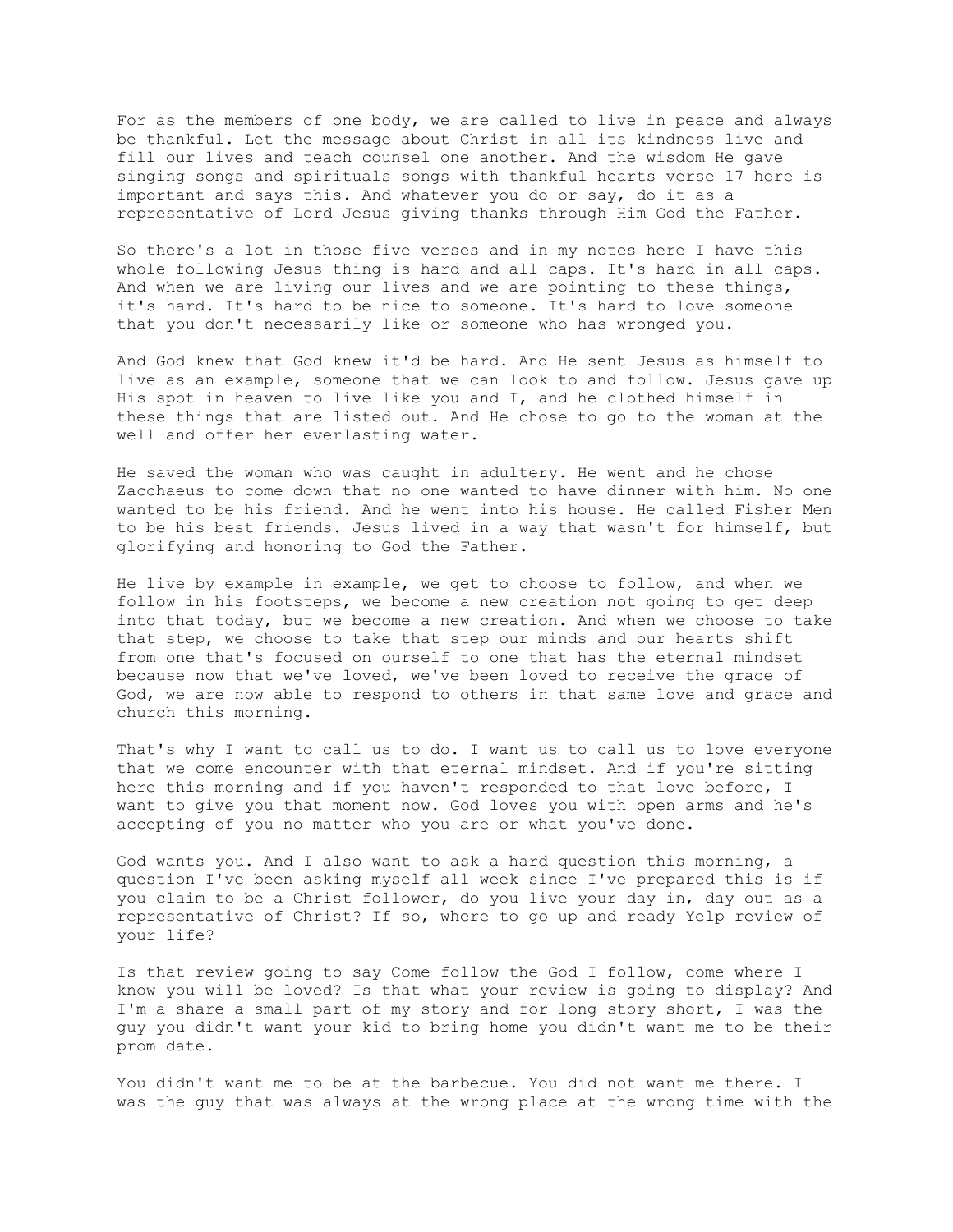wrong people because I was probably the wrong person and I was the wrong time and I was the wrong place to be with and I was mixed in with the wrong crowd.

If you've heard my story, you know that I was involved with gangs and drugs all throughout high school, and I was just in trouble literally all the time. But I somehow got tricked into showing up at a lock in at a church. And I'm sitting in the car of my best friend and I'm like, Man, we shouldn't go in.

He's like, No, your mom finally let you of the house. Like, we're going to go we're going to go into this church. Like, you're not ruining this for you or me. Like, we're going in and we walk into the doors. The first person I meet ended up being the best man at my wedding. The next two people I meet were two adults that were teachers at Northstar, and they knew my GPA.

They knew I had lied about not turning in assignments. And they said, Shantelle, I am super excited you are here. This morning. And I was like, OK, that's, that's kind of crazy or whatever. But they're adults. They're supposed to do that. So, yeah. And so I walk into the sanctuary, there's rap music going on, which really was confusing.

There wasn't pews, which was also confusing. And there were students in there that I've gone to school with, and every single one of them came up to me and said, Trent, so I'm excited you're here. Like, this is going to be a blast. Like you will not regret this. I am excited you're here. And I had over nine adults.

There's pictures of them at over nine adults that poured into my life. And the far right is one of my best friends weddings. These guys took me in and after I graduated, they said, Turns out I still love you. I care about you. And when I was engaged to McKenzie, they let me sleep on the floor for free.

Great guys. Great guys. But the story is, when I walked in there and to this day, I can look at all these guys and I look at the class I graduated with, and they clothe themselves in these things. They didn't care who I was or what I've done. They knew I needed to experience the love and the grace of God.

I already knew what I was doing was wrong. I still didn't know that there was a chance for me to be forgiven and change. And it's because of the love and interaction of these people that I encountered. I'm on stage today. I get to pour in and love other students in church. What would this town look like? What would our state look like?

This is what we did day in, day out. What would it look like if we close ourselves in these things?

And I know we're not perfect, I know I'm not perfect, and God meets us with that forgiveness. He meets us with that love and because of that, we can respond to other people in the same way Jesus has responded to us and